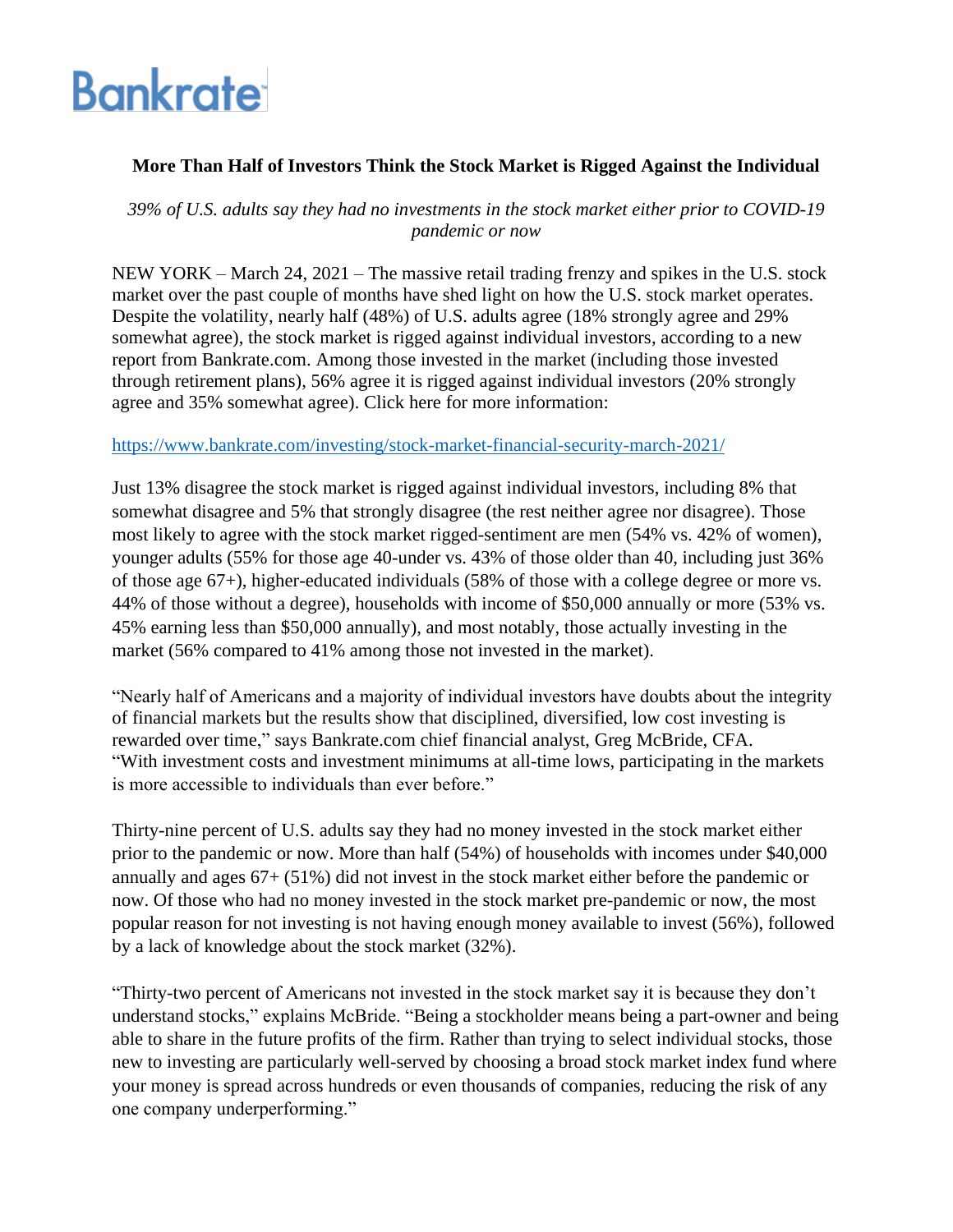On the other hand, among those with investments in the stock market, 62% say they are investing about the same amount now as they were prior to the pandemic. One-in-five say they are investing more now while 18% are investing less.

|                                                        | Less<br>money/Don't<br>have money<br>available to<br>invest | Comfortable<br>with safer<br>investments | <b>Pessimistic</b><br>about<br>economic<br>outlook | Worried<br>about<br>volatility | Think the<br>market is<br>rigged<br>against<br>individual<br>investors | I don't have<br>a long time<br>to invest | Don't<br>understand<br>stocks                      |
|--------------------------------------------------------|-------------------------------------------------------------|------------------------------------------|----------------------------------------------------|--------------------------------|------------------------------------------------------------------------|------------------------------------------|----------------------------------------------------|
| <b>Investing</b><br>less since<br>COVID-19<br>pandemic | 43%                                                         | 18%                                      | 28%                                                | 35%                            | 20%                                                                    | 11%                                      | 11%                                                |
| N <sub>0</sub><br>investments                          | 56%                                                         | 13%                                      | 9%                                                 | 11%                            | 13%                                                                    | 7%                                       | 32%                                                |
|                                                        | More money<br>to invest                                     | <b>Prospect of</b><br>higher<br>returns  | Optimistic<br>about<br>economic<br>outlook         | Low<br>interest<br>rates       | More<br>comfortable<br>with risk of<br>investing in<br>stocks          | I have a long<br>time to invest          | <b>Trying to</b><br>make big<br>returns<br>quickly |
| <b>Investing</b><br>more since<br>COVID-19<br>pandemic | 35%                                                         | 37%                                      | 33%                                                | 14%                            | 31%                                                                    | 30%                                      | 24%                                                |

Less popular choices include, accumulated plenty of assets already (7% for those who are investing less, 2% for those who don't invest), none of these (7% for those investing less, 12% for those who don't invest) and don't know (4% for those investing less and 7% who don't invest).

While investing about the same as prior to the pandemic was the most common response among every demographic group, those more likely to be investing more skewed toward higher income (\$80,000 annually or more, 18%) and toward the youngest investors, Gen Z (age 18-24) and millennials (ages 25-40) at 17% each. In both cases, those investing more outnumbered those investing less by approximately 2-to-1.

Interestingly, those that identified as Reddit users were more than twice as likely to be investing more now rather than less compared to pre-pandemic (23% vs. 10%, respectively).

## **Methodology:**

Bankrate.com commissioned YouGov Plc to conduct the survey. All figures, unless otherwise stated, are from YouGov Plc. Total sample size was 2,525 adults, including 1,359 adults who invest. Fieldwork was undertaken February 24th - 26<sup>th</sup>, 2021. The survey was carried out online and meets rigorous quality standards. It employed a non-probability-based sample using both